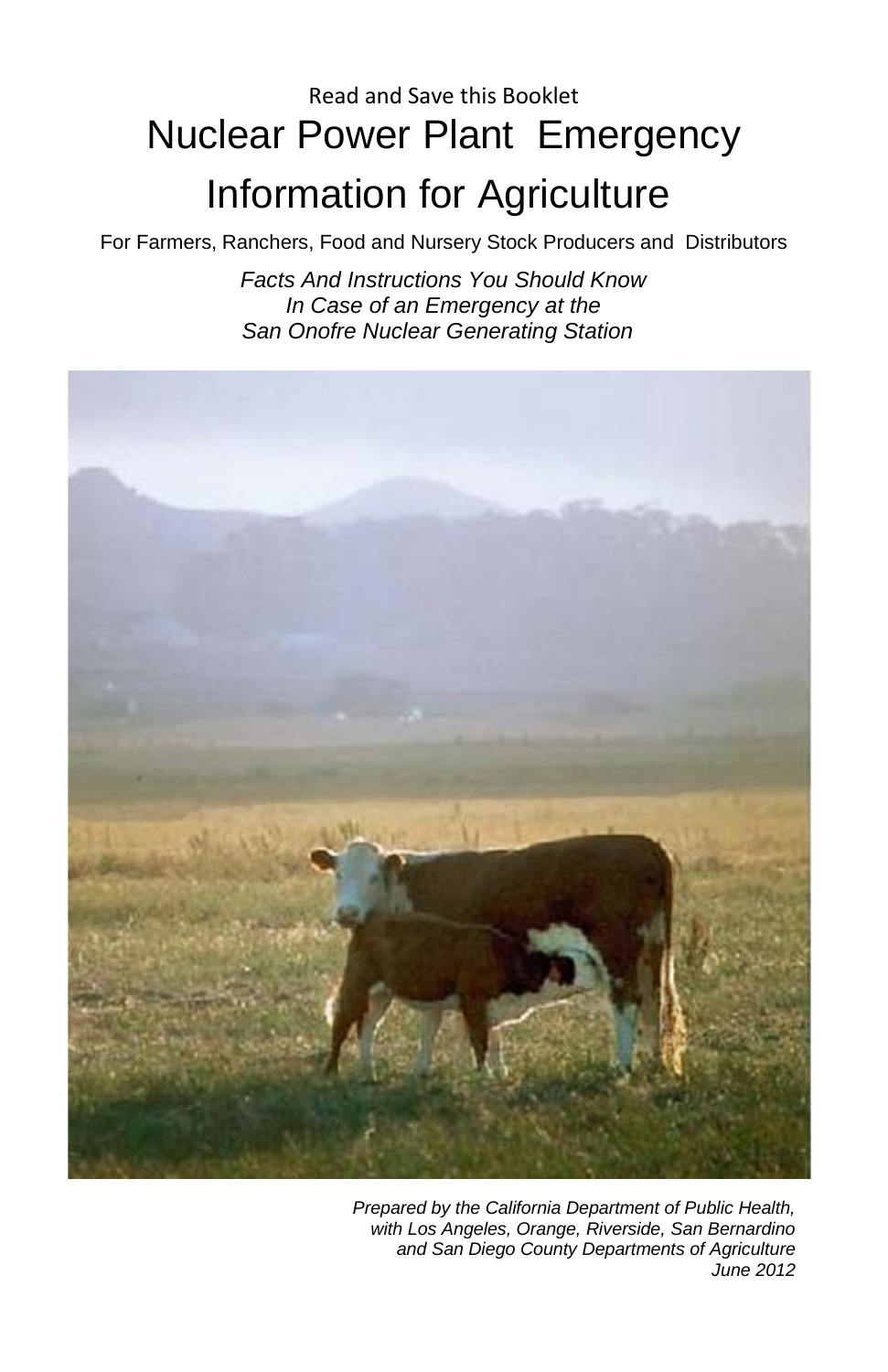# **Table of Contents**

| A Radiological Emergency at San Onofre Nuclear Generating    |  |
|--------------------------------------------------------------|--|
| Notification of a Radiological Emergency at San Onofre       |  |
| Possible Effects from a Radiological Release to Agricultural |  |
|                                                              |  |
|                                                              |  |
|                                                              |  |
|                                                              |  |
|                                                              |  |
|                                                              |  |
| Agriculture Products (Harvested or Unharvested)  8           |  |
|                                                              |  |
|                                                              |  |
|                                                              |  |
|                                                              |  |
|                                                              |  |
| Federal Agencies and Other Sources of Information  13        |  |
|                                                              |  |
|                                                              |  |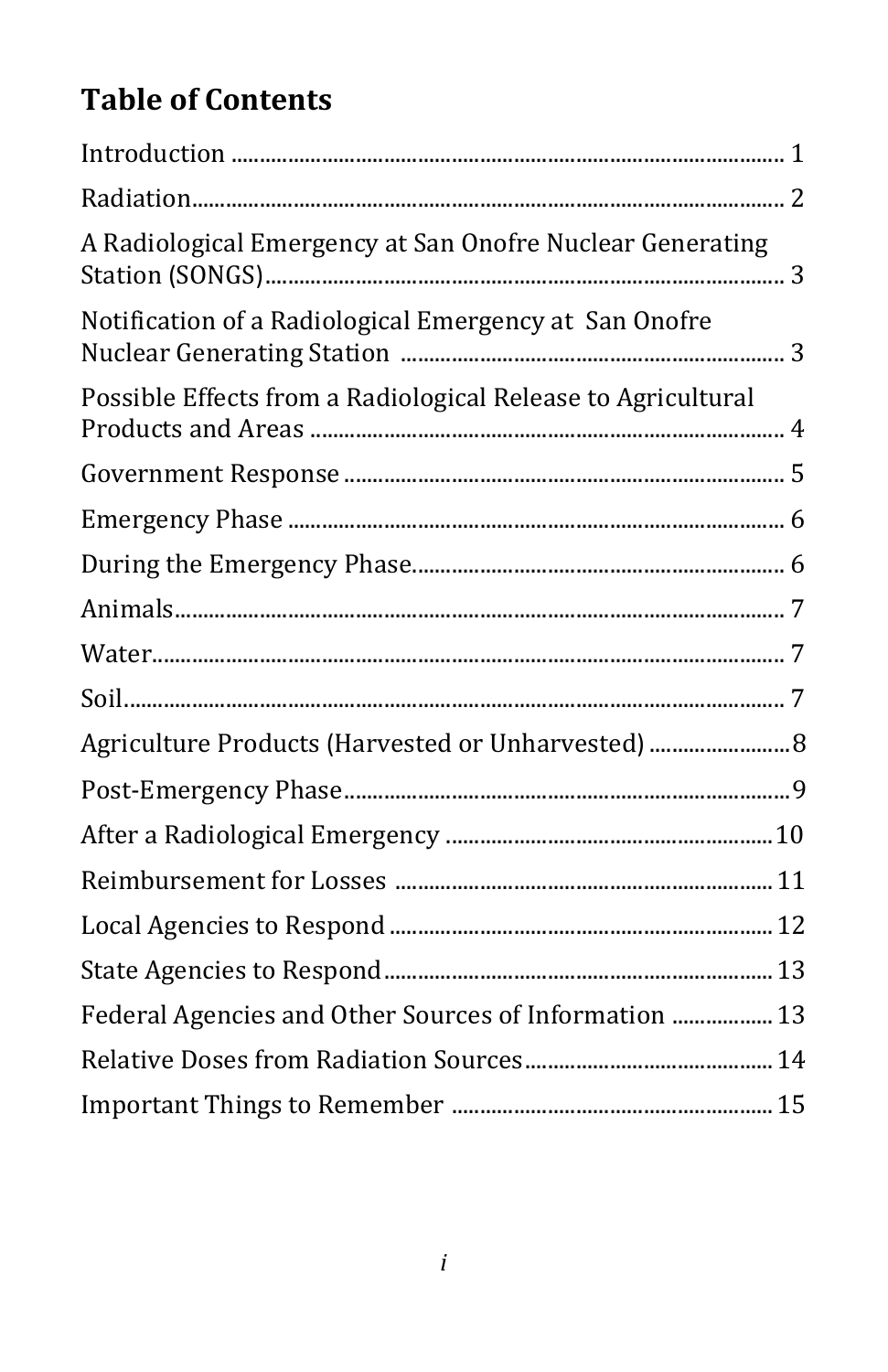## **Introduction**

This booklet was written for farmers, ranchers, nursery stock producers, food processors and distributors and others involved with the growing, transport, processing, and sale of food products. Its purpose is to provide information specifically pertaining to exposure pathways following a radiological emergency. Exposure pathways are the ways by which contamination can be spread and include the ingestion of contaminated food or water, and the inhalation of and direct contact with radioactive contamination. These exposure pathways are included in the Ingestion Pathway Zone (IPZ).



Map of 50-mile IPZ zone for counties surrounding SONGS

State and county officials have developed comprehensive plans to respond in the unlikely event of a radiological emergency at the San Onofre Nuclear Generating Station (SONGS). For the general public, plans have been made for the Emergency Planning Zone (EPZ), an area that extends about 10 miles from the plant. For people involved with agriculture and food products, plans have been made for the Ingestion Pathway Zone, an area that extends about 50 miles around the plant.

If you live or work within the Emergency Planning Zone, you receive emergency information on an annual basis. Emergency information can also be found in the front of your local phone books.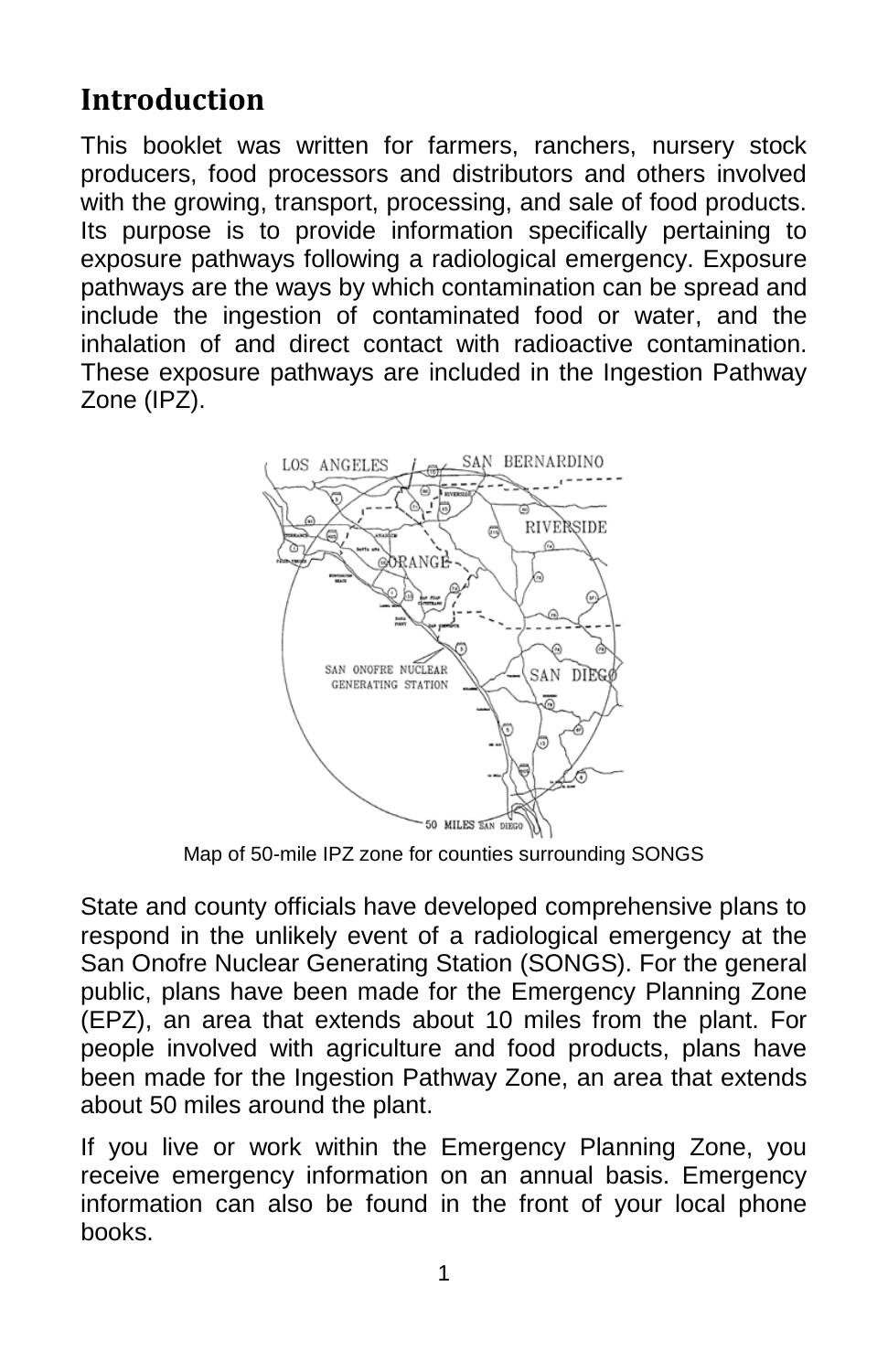## **Radiation**

All of us are exposed to radiation every day, both from natural sources such as minerals in the ground and from man-made sources such as medical x-rays. Radiation dose to people is measured in units of millirems. Half of our average radiation dose comes from natural background sources: cosmic radiation from space, naturally occurring radioactive minerals in the ground and in your body, and from the radioactive gases radon and thoron, which are created when other naturally occurring elements undergo radioactive decay. Another 48 percent of our average dose comes from medical diagnostics and treatments.

According to the National Council on Radiation Protection and Measurements, the average annual radiation dose per person in the U.S. is 620 millirems (6.2 millisieverts). The chart below shows the sources of this average dose. Individual doses will vary.



Another chart, found at the back of this booklet, compares the radiation doses from common radiation sources, both natural and man-made.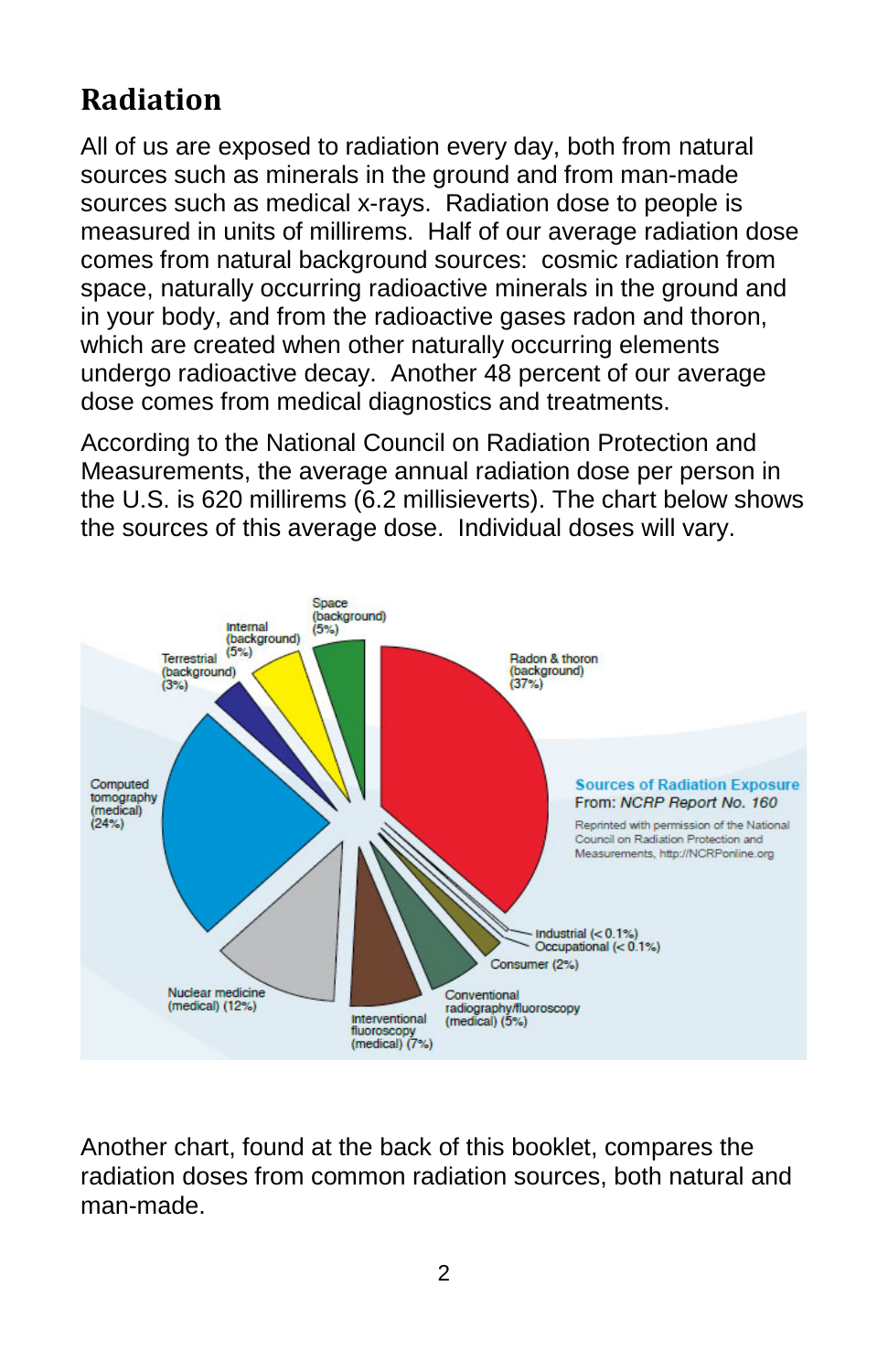## **A Radiological Emergency at San Onofre Nuclear Generating Station**

As with all commercial nuclear power plants in the United States, San Onofre Nuclear Generating Station is under strict regulations to ensure its safe operation and to ensure redundant safety systems are in place. These safety systems are designed to safely shut down the reactors and keep radioactive materials inside reactor systems should a problem exist. However, there are situations that could occur where radioactive materials may be released into the environment. Though unlikely, if a radiological emergency occurs, plans are in place to prevent or limit exposure to the public and emergency workers.

### **Notification of a Radiological Emergency at San Onofre Nuclear Generating Station**

In the event of a nuclear power plant emergency, the public will be informed by the Emergency Alert System (EAS) on television and radio stations. If at sea, tune to marine channel 16. If you live or work in the Emergency Planning Zone, you may also be alerted by the Community Alert Siren System. The sirens would be activated if a public protective action was required, such as sheltering or evacuation.

If your agricultural operation is located within the 50-mile Ingestion Pathway Zone, you should stay tuned to local radio or television stations for emergency information and instructions.

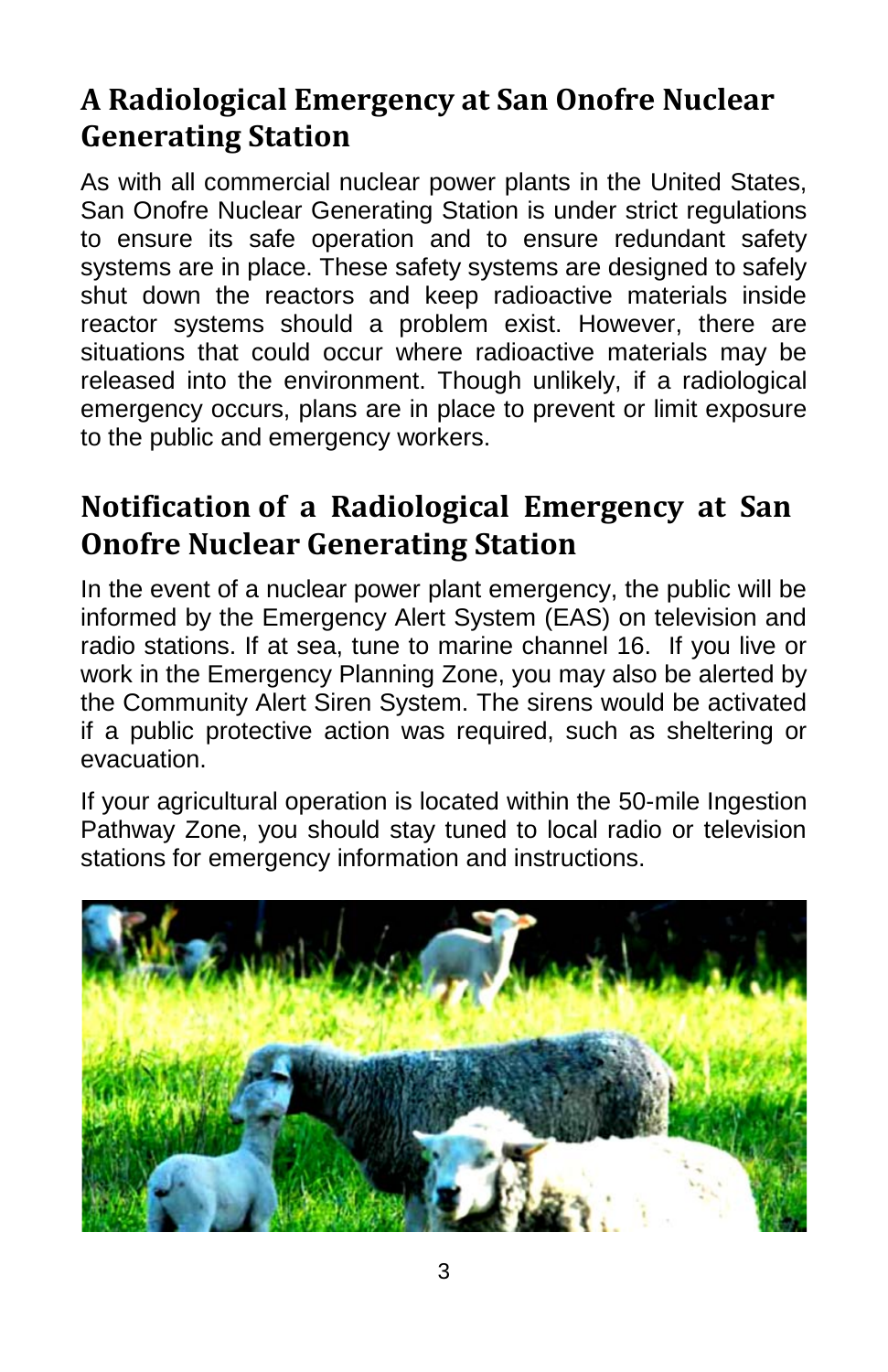## **Possible Effects from a Radiological Release to Agricultural Products and Areas**

Radioactive materials released during an emergency at a nuclear power plant may be dispersed by wind and deposited on land, crops, livestock, food, and water supplies causing contamination. Contamination is the presence of radioactive materials where they are not wanted. The impact on agriculture will depend on the extent of the radiological release, quantity and type of radiological materials deposited, and weather conditions. Contamination may be minor and may not cause any ill effects.

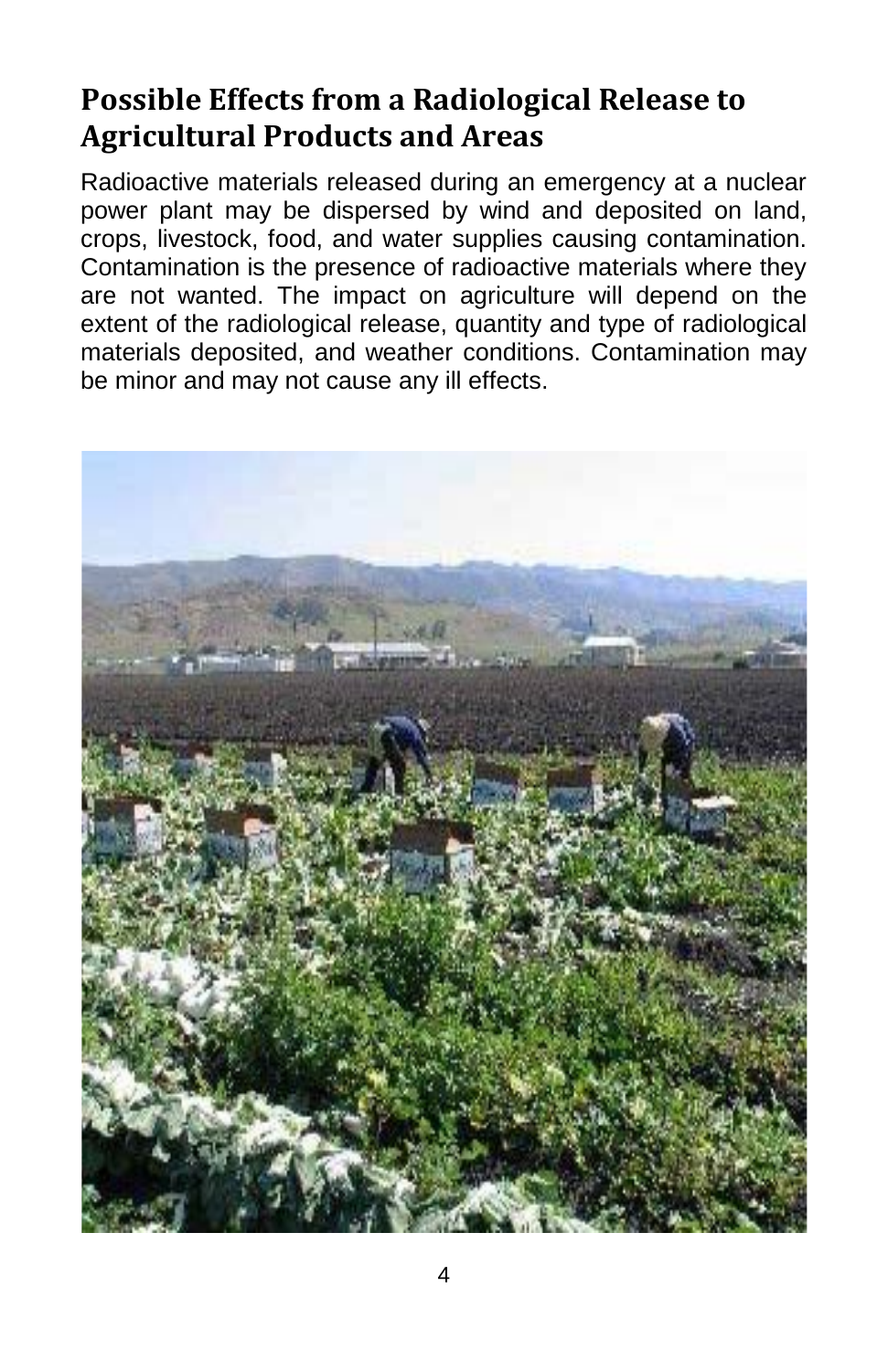#### **Government Response**

For agricultural areas within the 50-mile Ingestion Pathway Zone, the main goals of local and state officials will be to prevent contamination of the food supply and to keep contaminated products from going to market. To accomplish this, officials will utilize information regarding the release of radioactive materials and provide instructions and actions you should take. Sampling and analysis will determine the area of contamination and any products affected. This response will be a coordinated effort by local, state and federal officials.

Officials will communicate and coordinate with farmers, ranchers, nursery stock producers, food processors, and distributors and others involved with the growing, transport, processing and sale of food products. County agricultural departments will also provide direction regarding holds, quarantines and crop certification.

Several of the actions taken to protect agricultural products, animals, and other commodities include:

- Quarantine of food, animals and other agriculture commodities
- Temporary or permanent restriction of agricultural activity
- Recommendation of placing animals on stored feed
- Restricting the movement of commodities and animals until they have been determined to be in compliance with health standards
- Requiring the decontamination or special handling of contaminated animals and other commodities
- Temporary holding of commodities from outside the quarantine area to be certified to meet destination shipping requirements
- Stopping and inspecting all vehicles coming from or passing through designated areas.

Following an emergency, you will be provided specific instruction on actions you should take. Instructions will be based on power plant conditions, the extent of the radioactive release and the levels of contamination. In all cases, public health and safety will be the first priority.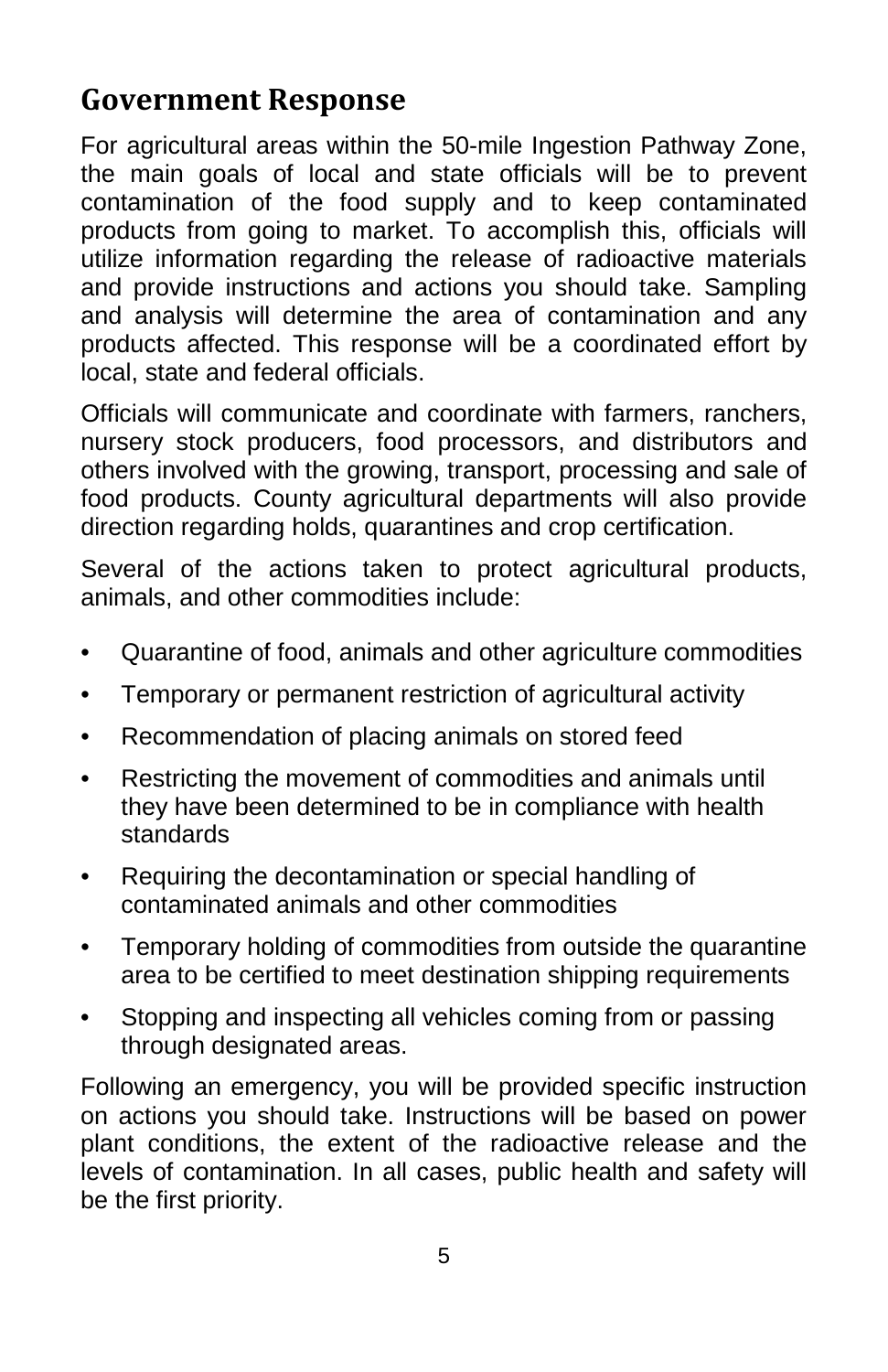## **Emergency Phase**

The emergency phase is from the beginning of an incident and continues until the power plant has been brought to a stable condition and any release has been terminated or potential for release no longer exists.

#### **During the Emergency Phase:**

- Listen to local radio and television stations for emergency instructions and stay tuned for updates.
- Follow all instructions provided by local officials.
- Do not risk personal or employee safety trying to protect animals, crops, or food products.
- Phone numbers will be available to provide additional information.

The following information provides steps you can take to help protect animals, crops, and the food supply in the event of an emergency at San Onofre Nuclear Generating Station.

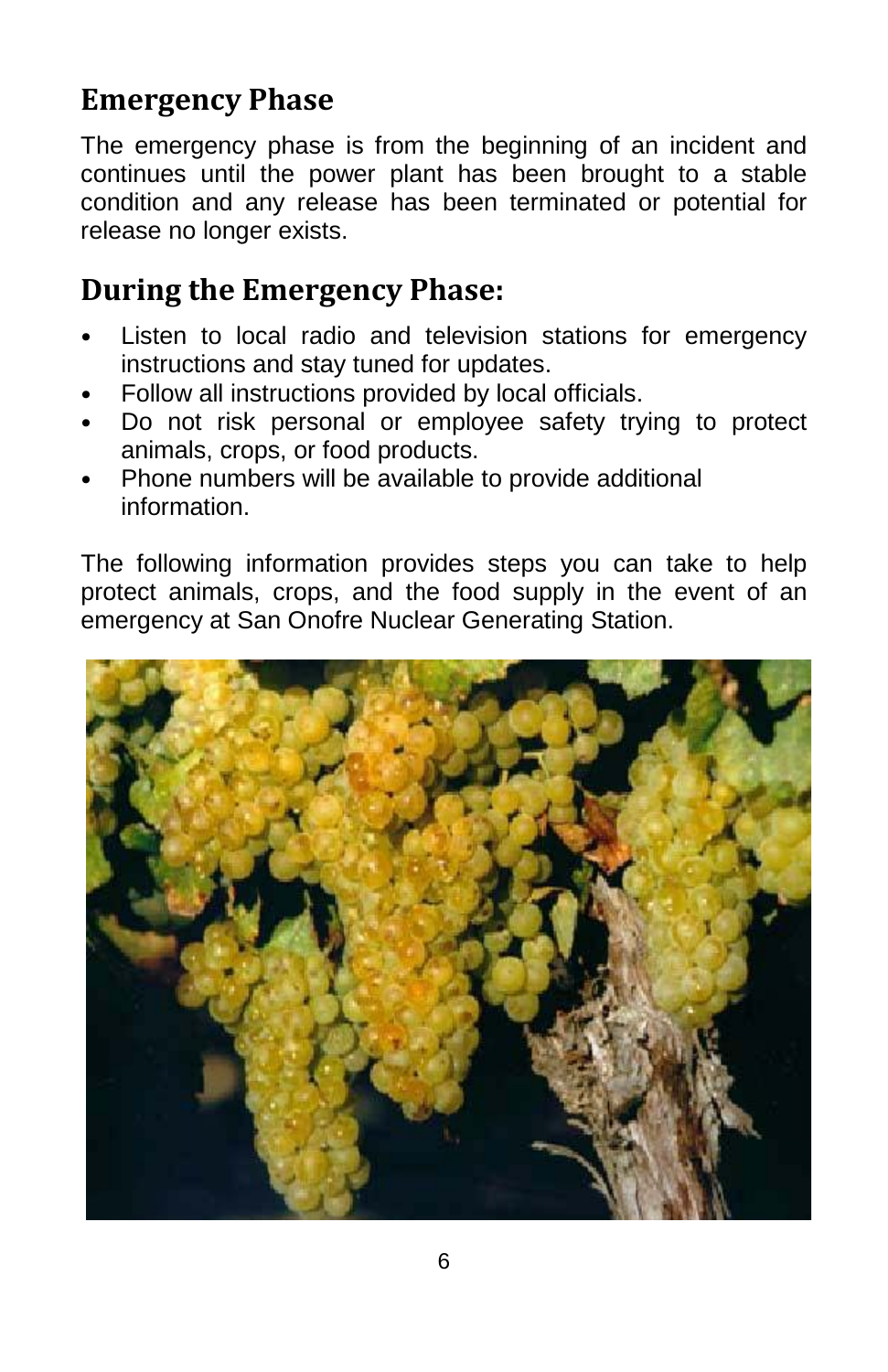# **Animals**

- Shelter animals in barns or covered areas.
- Provide adequate food and water for several days in the event you are asked to either evacuate or shelter-in-place.
- Cover outdoor feed and water, including tanks and troughs.

### **Water**

- Disconnect filler pipes from storage containers supplied by runoff, and close water intake valves from any water sources that could potentially become contaminated such as ponds.
- If notified in advance, cover sources of water such as rain barrels and tanks. Covered water sources are unlikely to be contaminated.
- If possible, wait until water has been tested following an emergency before allowing animals to drink from uncovered water sources or before using for irrigation.

## **Soil**

• Do not perform dust producing activities such as cultivation, disking, mowing, and harvesting until instructed, as they may spread contamination.

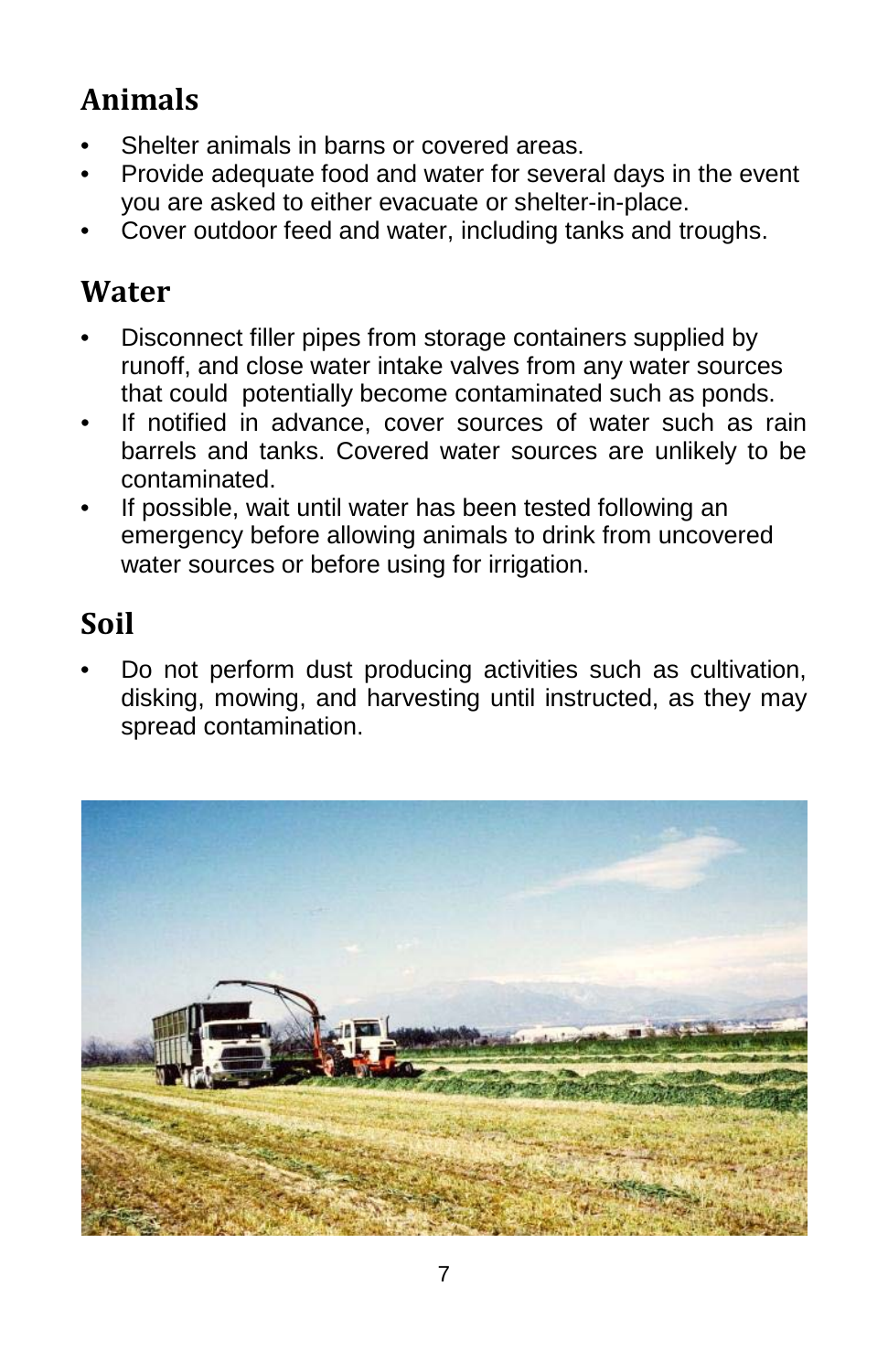## **Agriculture Products (Harvested or Unharvested)**

- All agriculture products placed on hold will need to be certified prior to movement or sale by government officials.
- Cease harvesting activities. Potentially affected areas will need to be monitored and assessed to determine if products are safe for consumption.
- Government officials will provide information on safe handling and disposal of products determined to be unsafe for consumption.
- In certain cases, products that have not been harvested may be safe by harvest time.
- Distributors should close all doors and windows and shut off ventilation systems in buildings that contain food products.

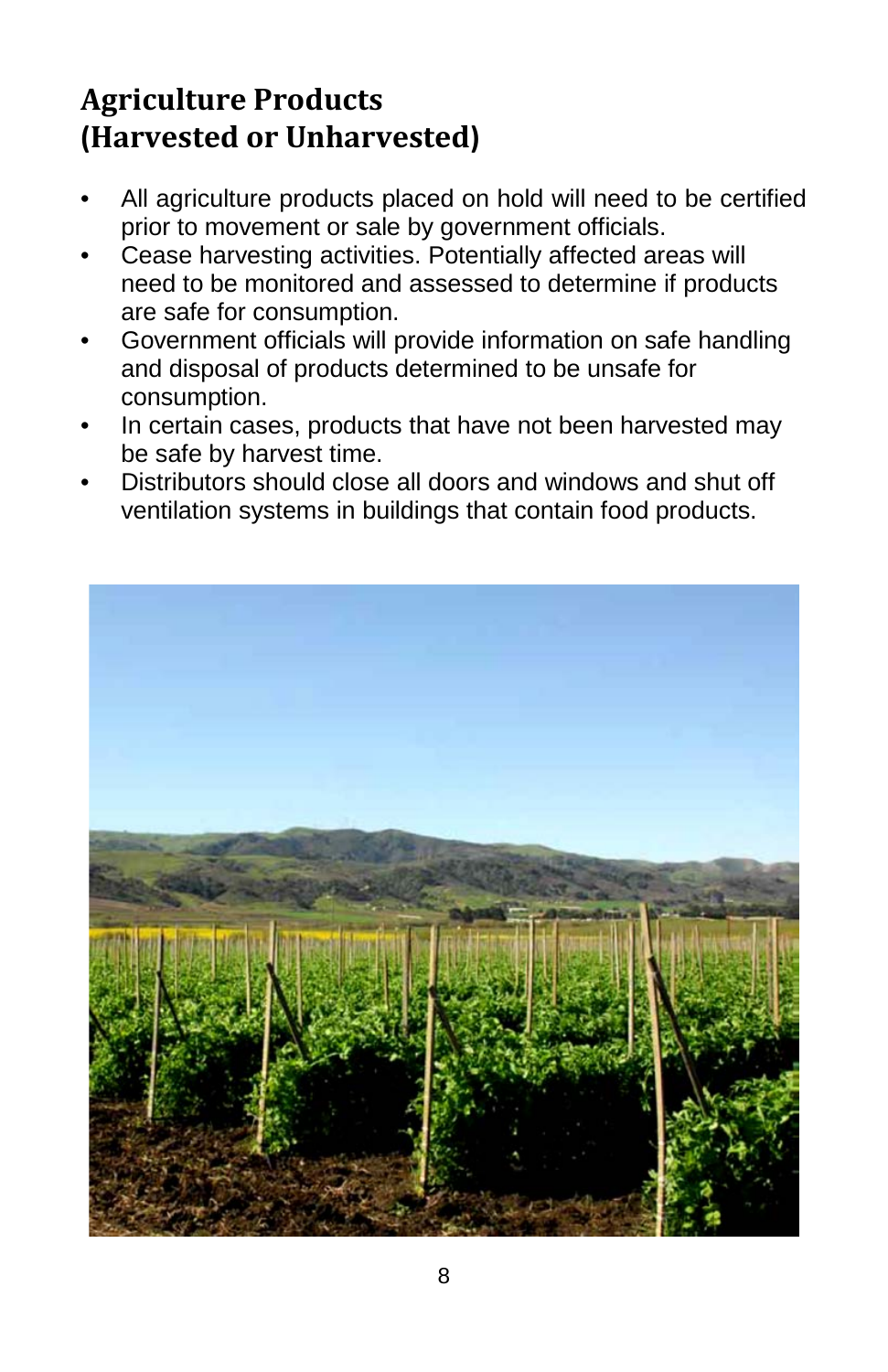#### **Post-Emergency Phase**

The post-emergency phase begins when the release has been terminated or the potential for release no longer exists. At this stage, if a release occurred, radiological assessments will take place and recovery operations will occur.

During the post-emergency phase, officials will sample the air, water, soil, crops, and animals in potentially affected areas to determine if contamination is present. They will also provide guidance on the possible decontamination of animals, food, and property, if necessary. Officials will make decisions regarding the use and sale of exposed food products and commodities. If it is determined that these products cannot be sold, information will be provided on safe disposal. Protection of the public will be the primary goal of local, state, and federal officials following a nuclear power plant incident. If your area is evacuated, officials will provide information regarding access to your operation.

If you are allowed access to an evacuated area to care for animals or crops, you will be given specific instructions on routes to use and safety measures to take. These measures would depend on the level of contamination in the area but could include:

- Limiting access to areas determined to be unsafe.
- Oversight by trained radiation technicians
- Imposing time limits on those entering contaminated areas
- Wearing personal protective clothing
- Maintaining a safe distance from contamination

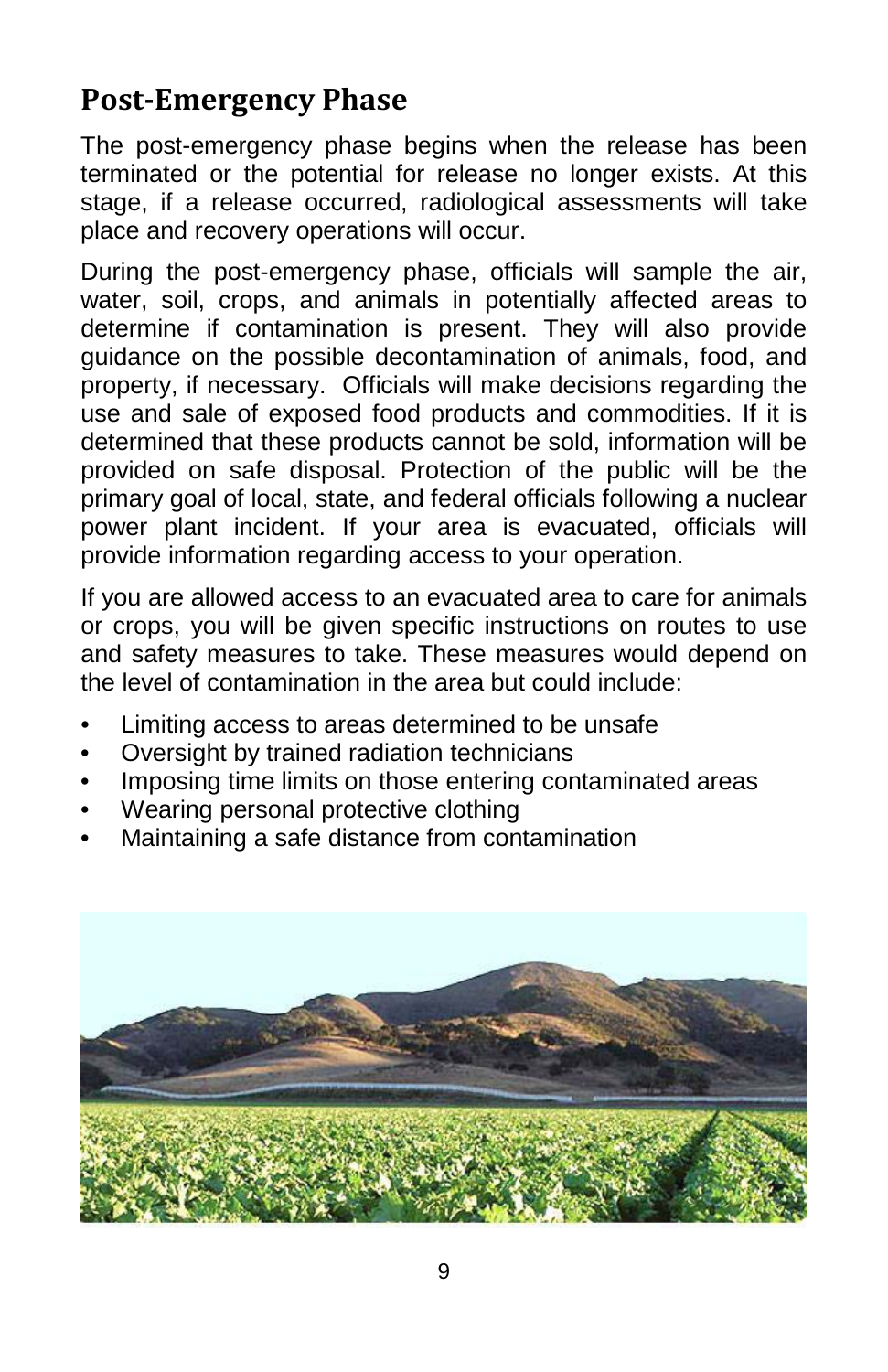## **After a Radiological Emergency**

After a radiological emergency, it is essential to follow instructions provided by officials to ensure your safety and prevent the spread of contamination. Instructions following a radiological emergency may include:

- Do not use ponds or other uncovered water supplies for livestock or crops until officials provide instruction that they are safe.
- Do not cultivate or conduct any activities which disturb the soil or generate dust.
- Do not harvest or move crops, livestock, or bees offsite until officials provide direction for your area.
- Do not move, release, or sell any harvested crops, crops in the field, milk, or other food or agricultural products until they have been certified as being safe for consumption. *To be certified, products may need to be sampled. This includes fruits, vegetables, nut crops, nursery products, grains, feed supplies, meat and animal products including livestock, milk, poultry, eggs, and honey.*
- Do not attempt to wash or clean crops unless directed to do so by officials. In certain cases, crops that have not yet been harvested may be safe by harvest time.
- Do not provide or eat products potentially exposed to radiological contamination until health officials advise that it is safe to do so. Crops in backyard gardens or other noncommercial settings will also be subject to these requirements.

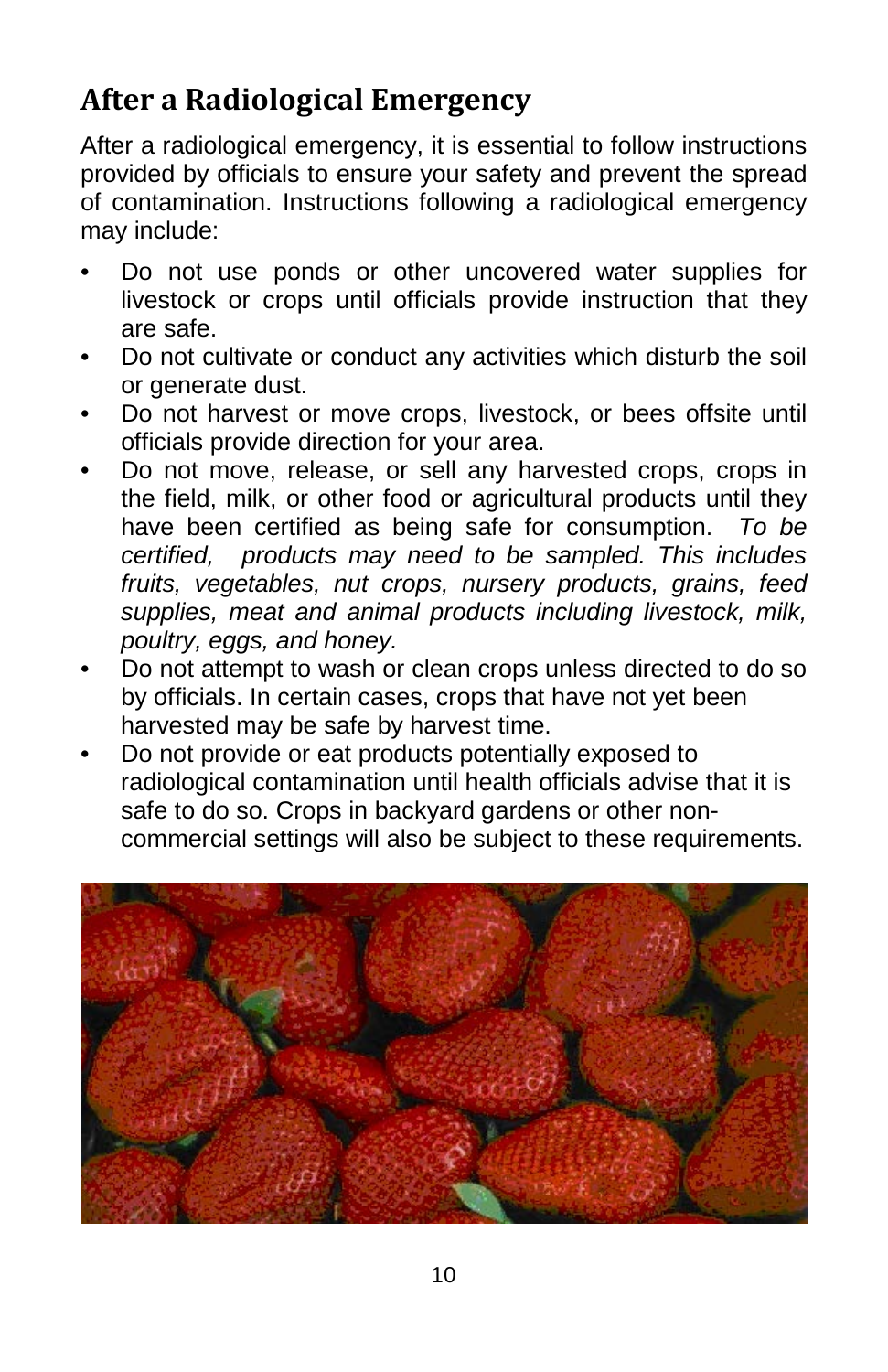#### **Reimbursement for Losses**

In 1957, the U.S. Congress enacted the Price-Anderson Act as an amendment to the Atomic Energy Act of 1954. Its purpose was to encourage the commercial development of nuclear energy and to establish a framework for handling potential liability. The act requires the operators of nuclear power plants to provide financial protection against public liability caused by a nuclear incident.

In 1956, stock insurance companies created an insurance "pool", now known as American Nuclear Insurers (ANI), to respond to the needs of the nuclear industry. The pooling concept provides a mechanism to gather the large amounts of insurance capacity needed to insure the nuclear risk. Each operator of a nuclear power plant in the U.S. has liability coverage of \$300 million dollars, plus an additional \$10.5 billion of secondary financial protection.

If a nuclear power plant radiological emergency were to occur, American Nuclear Insurers would set up local claim centers in coordination with state and local agencies. It is important to keep a record of any losses attributed to the incident.

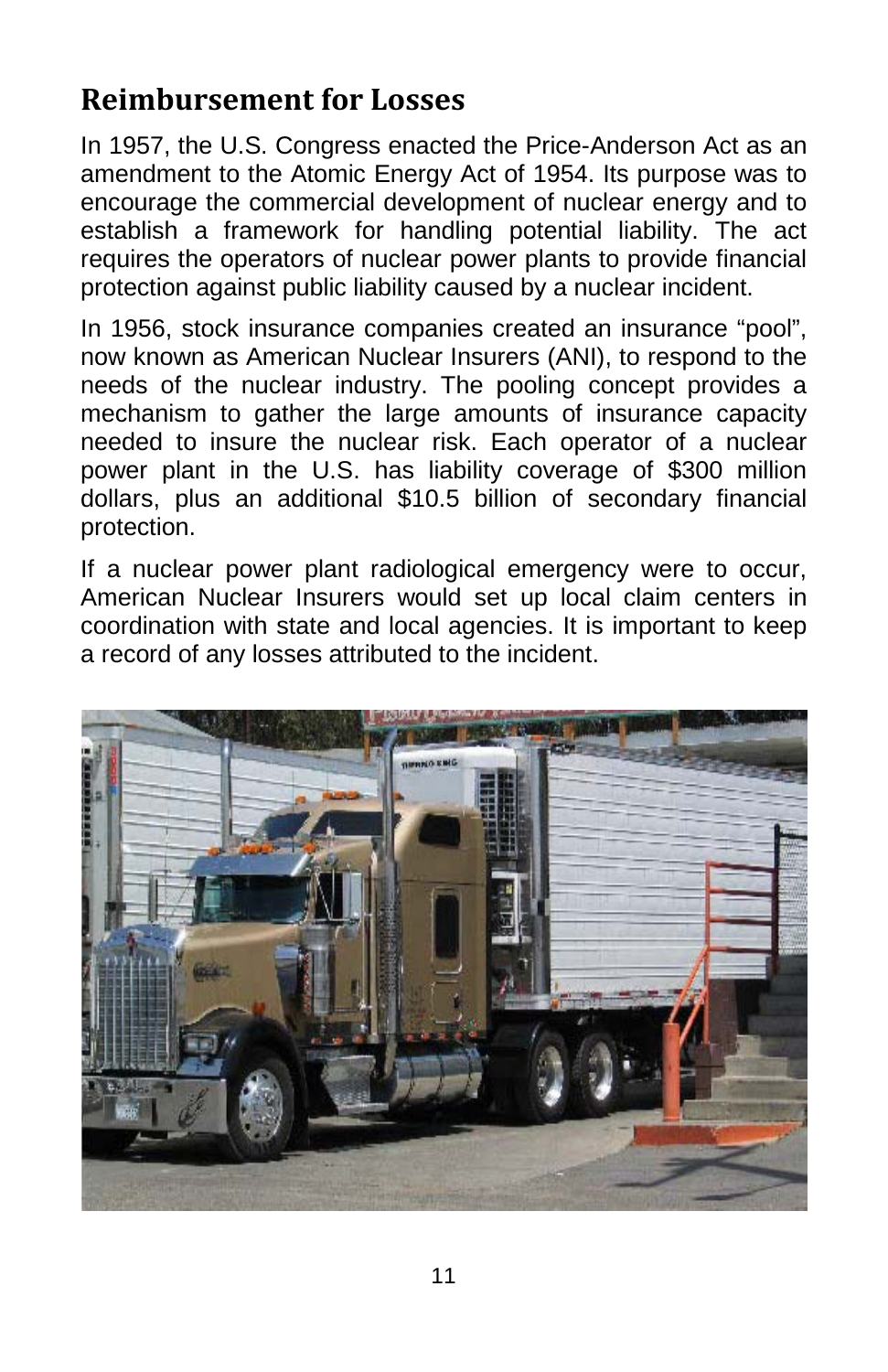#### **Local Agencies to Respond:**

Orange County Agricultural Commissioner 222 E. Bristol Lane Orange, CA 92865 (714) 955-0100 [www.ocgov.com/ocgov/](http://www.ocgov.com/ocgov/)

San Diego County Department of Agriculture Weights and Measures 9325 Hazard Way, Suite 100 San Diego, CA 92123-1217 (858) 694-2739 [www.sdcawm.org](http://www.sdcawm.org/)

Los Angeles County Agricultural Commission's Office Weights and Measures 12300 Lower Azusa Road Arcadia, CA 91006-5872 (626) 575-5471 www.acwm.co.la.ca.us

Riverside County Agricultural Commissioner's Office 4080 Lemon Street, Room19 PO Box 1089 Riverside, CA 92502-1089 (951) 955-3011 www.rivcoag.org

San Bernardino Department of Agriculture Weights and Measures 777 E. Rialto Avenue San Bernardino, CA 92415 (909) 387-2115 www.sbcounty.gov/awm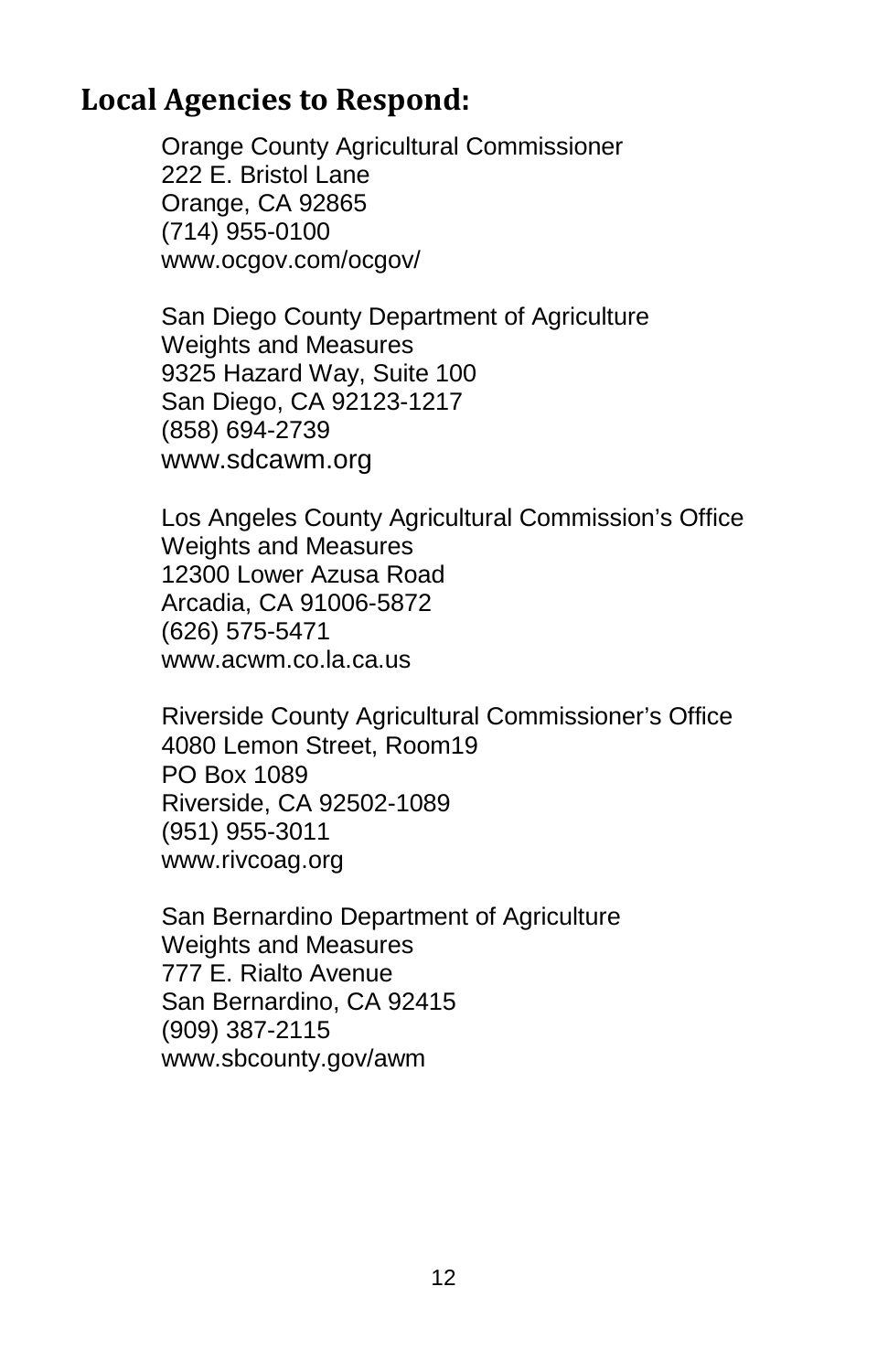#### **State Agencies to Respond:**

California Department of Public Health 1616 Capitol Avenue Sacramento, CA 95814 (916) 449-5661 [www.cdph.ca.gov](http://www.cdph.ca.gov/)

California Emergency Management Agency (916) 845-8400 (Press Information Office) (800) 550-5234 (Governor's Office Safety Referral Line, which would be activated to provide emergency information following an incident) [www.calema.ca.gov](http://www.calema.ca.gov/)

California Department of Food and Agriculture 1220 N Street Sacramento, CA 95814 (916) 654-0466 *(Public Information Number to provide emergency information following an incident)* [www.cdfa.ca.gov](http://www.cdfa.ca.gov/)

#### **Federal Agencies and Other Sources of information:**

United States Department of Agriculture (800) 535-4555 (Food Safety and Inspection Hotline, operator answered on Monday - Friday, from 7:00 a.m. to 1:00 p.m. Pacific Time) (800) 462-9029 [www.usda.gov](http://www.usda.gov/)

United States Department of Homeland Security (800) 462-9029 (Nationwide Disaster Assistance) [www.dhs.gov/dhspublic](http://www.dhs.gov/dhspublic)

United States Nuclear Regulatory Commission 800-368-5642 [www.nrc.gov](http://www.nrc.gov/)

American Nuclear Insurers (860) 682-1301 [www.amnucins.com](http://www.amnucins.com/)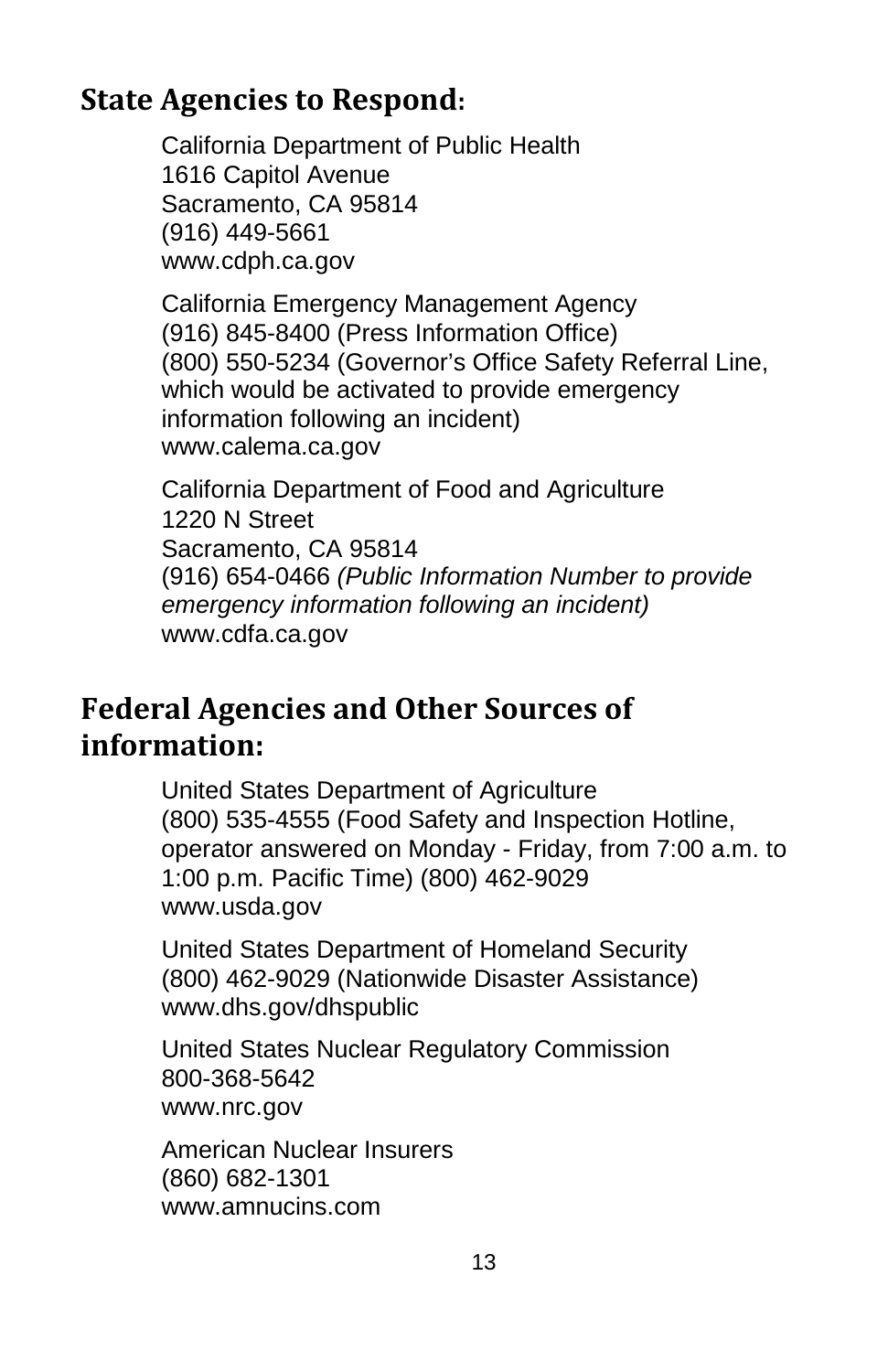#### **Relative Doses from Radiation Sources**

The following chart provides the relative doses from different radiation sources you might be exposed to, and these doses would be used to determine your annual exposure.